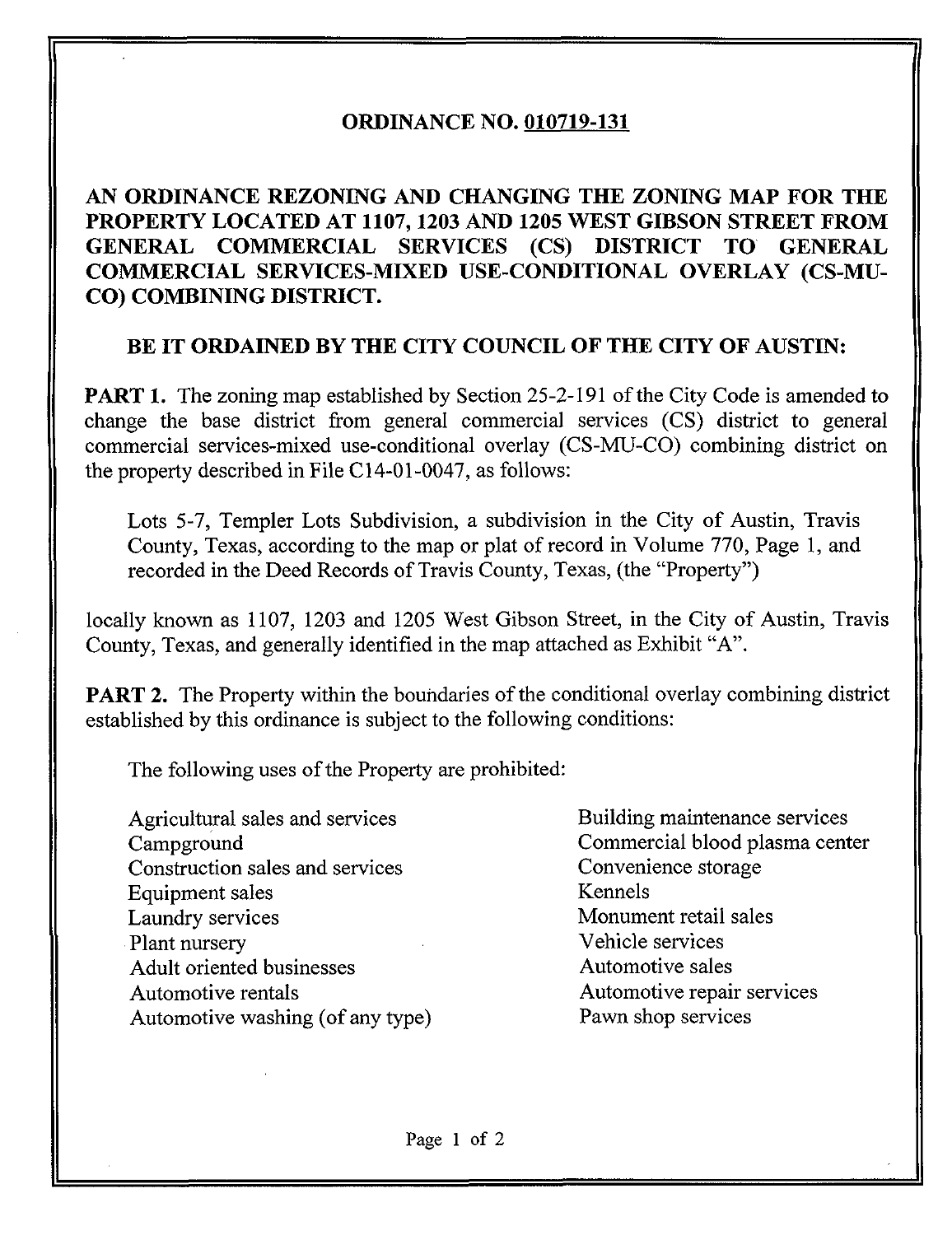Except as specifically restricted under this ordinance, the Property may be developed and used in accordance with the regulations established for the general commercial services (CS) base district and other applicable requirements of the City Code.

PART 3. The Council waives the requirements of Section 2-2-3, 2-2-5, and 2-2-7 of the City Code for this ordinance.

PART 4. This ordinance takes effect on July 30, 2001.

## PASSED AND APPROVED

Thur  $\frac{\S}{\S}$ July 19 ., 2001 Kirk Watson Mayor ATTEST: APPROVED: Shirley A. Brown / Sedor .<br>erson Acting  $\dot{C}$ ity Attorney City Clerk